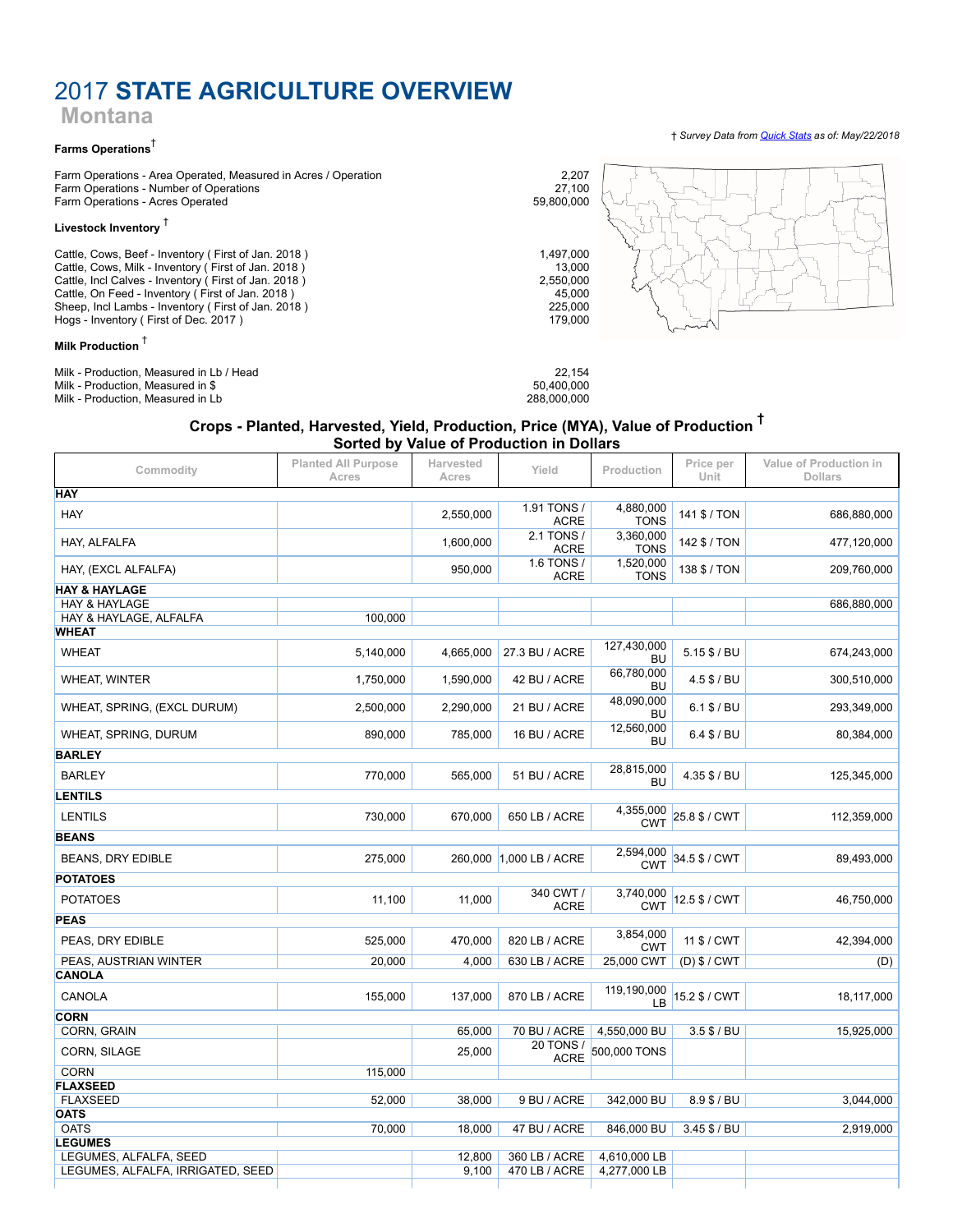| LEGUMES, ALFALFA, NON-IRRIGATED,<br>SEED |        | 3.700  | 90 LB / ACRE                               | 333.000 LB               |  |     |
|------------------------------------------|--------|--------|--------------------------------------------|--------------------------|--|-----|
| <b>SUGARBEETS</b>                        |        |        |                                            |                          |  |     |
| <b>SUGARBEETS</b>                        | 42.900 | 42.700 | 32.7 TONS /<br><b>ACRE</b>                 | 1.396.000<br><b>TONS</b> |  |     |
| <b>SAFFLOWER</b>                         |        |        |                                            |                          |  |     |
| SAFFLOWER                                | 39,000 | 28.000 | 610 LB / ACRE 17,080,000 LB   (D) \$ / CWT |                          |  | (D) |
| (NA) Not Available                       |        |        |                                            |                          |  |     |

(NA) Not Available (D) Withheld to avoid disclosing data for individual operations (S) Insufficient number of reports to establish an estimate (X) Not Applicable (Z) Less than half the rounding unit